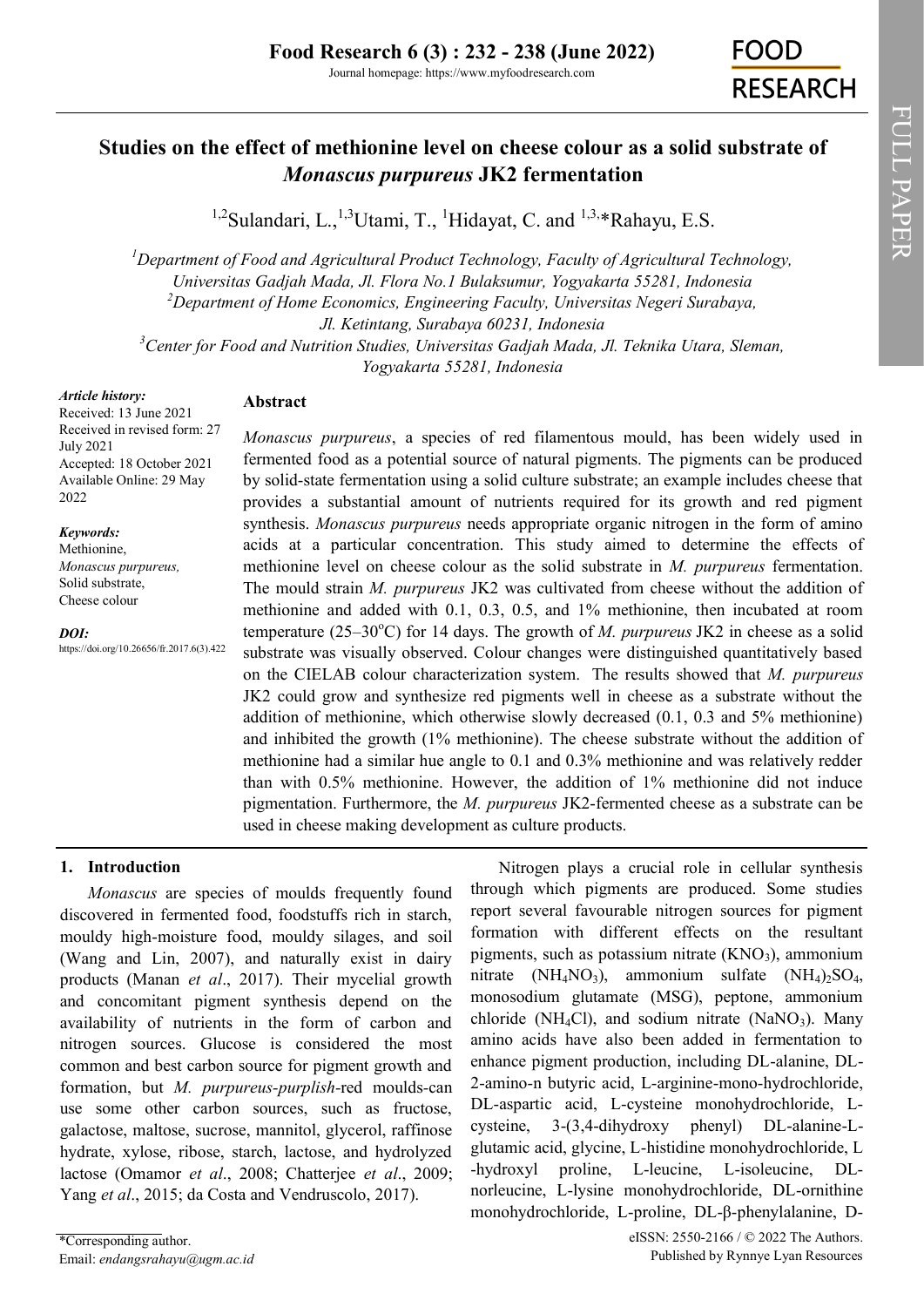FULL PAPER

serine, L-tyrosine, DL-valine-DL-threonine, DLtryptophan, and L-methionine. Methionine can provide S -adenosyl methionine (SAM), which is a precursor of secondary metabolites: pigments, monacolin K, and citrinin (Chatterjee *et al*., 2009; Jirasatid *et al*., 2013; Tallapragada *et al*., 2017).

*Monascus purpureus* produces six pigments that can be grouped into three pairs: orange (rubropunctatin and monascorubrin), red (rubropunctamine and monascorubramine), and yellow (ankaflavin and monascin) (Wang and Lin, 2007). The red pigment (monascorubramine) is highly favoured in fortified food production both as a natural food supplement, in the form of ground red rice, and a colourant, in the form of extract (Chatterjee *et al*., 2009). Most studies focus on red pigment production from the mould through solidstate fermentation with rice as substrate (Lotong and Suwanarit, 1990; Yang *et al*., 2015; Saithong *et al*., 2019). Besides rice, there are other substrates studied for *M. purpureus* fermentation, namely Dioscorea tubers (Lee *et al*., 2007), adlay (Chinese pearl barley, *Coix lachrymajobi* L) (Pattanagul *et al*., 2008), jackfruit seeds (Subhasree *et al*., 2011), and sorghum (Srianta and Harjono, 2015). Also, the cultivation of *M. purpureus*  can produce red pigments on soy protein and whey cheese (culture media) through submerged fermentation (Lopes *et al*., 2013).

Substrates provide nutrients for microbial growth in culture and serve as the place to contain the cell. Solidstate fermentation creates a highly adequate habitat for fungi, which, due to their hyphal growth, can propagate on the surface and penetrate a substrate, thus raising pigment productivity. However, not all carbon and nitrogen sources provided by a substrate support the growth of *M. purpureus* and metabolite synthesis, including red pigment production*.* Regardless of type and concentration, organic nitrogen in the form of amino acids is known to severely affect fermentation parameters (Tallapragada *et al.,* 2017; Agboyibor *et al*., 2018).

Currently, there is no study report on the utilization of methionine-added cheese as a solid substrate for *M. purpureus* growth*.* This study aimed to determine the effect of methionine level on the colour of cheese as a substrate throughout the fermentation process*.* The research product is expected to create a more straightforward culture product preparation method for developing *Monascus*-ripened cheese (red mould cheese).

#### **2. Materials and methods**

## *2.1 Microorganisms*

The microorganism used in this work was *Monascus purpureus* JK2, obtained from Widya Mandala University, Surabaya, Indonesia, that was isolated from red yeast rice at a pharmacy shop in Jakarta. This strain was cultivated on potato dextrose agar (PDA; Merck) slants (previously sterilized at  $121^{\circ}$ C for 15 mins) at room temperature  $(25-30^{\circ}\text{C})$  for 14 days. Spore suspensions were obtained by adding sterilized water into the grown culture on the PDA slant, then enumerated using a hemocytometer and expressed as  $10<sup>7</sup>$ spores per mL.

## *2.2 Preparation of cheese as a solid substrate*

The cheese-making process followed the procedures described in Agustinah and Winarno (2010) with modification. The cheese was manufactured with UHT milk (low-fat, high-calcium, plain; Ultra Jaya), skim milk powder (Indo Prima, Semarang, Indonesia), acetic acid solution, commercial rennet tablets (+Qso), and refined salt (Refina). Skim milk powder was first sterilized at  $105^{\circ}$ C for 10 mins, then  $15\%$  skim milk powder was mixed with UHT milk and stirred until dissolved. The milk mixture was heated in the water bath at  $43^{\circ}$ C for 30 mins, then added with acetic acid (pH of about 6.17), stirred gently, added with 0.03% rennet, stirred slowly, and kept heated at  $43-45^{\circ}$ C for 2-3 hrs until it turned into curd. Afterwards, the curd was cut to separate it and the whey, heated at  $50^{\circ}$ C for 2 hrs to increase the released whey and then stored overnight at 4  $-6^{\circ}$ C to drain the whey altogether without a press. The curd mat was weighed, added with 1.5% salt, and stirred until homogeneous. The resultant fresh cheese was placed in Petri dishes (20 g), and each was heated with a cabinet dryer at  $40^{\circ}$ C for at least 2 hours until the weight was reduced to around  $10-11$  g (water content of about 43%). Afterwards, it was sterilized at  $105^{\circ}$ C for 10 mins before being cooled to room temperature. The sterilized cheese was dry-milled for around 30 s, and then the resultant cheese granule was put into sterilized conical flasks. The sterilized cheese granules were added 0.1%, 0.3%, 0.5% and 1% methionine at the beginning of the fermentation and inoculated with *M. purpureus*  (10<sup>7</sup> spores per mL). *Monascus purpureus* was cultivated in duplicate on cheese as a substrate at room temperature  $(25-30^{\circ}C)$  for 14 days.

## *2.3 Colour measurement*

The cheese pigmentation was characterized quantitatively using the CR 400 Chroma Meter (Konica Minolta Co. Ltd., Osaka, Japan) using three measurement parameters of  $L^*$ ,  $a^*$  and  $b^*$ ; the values of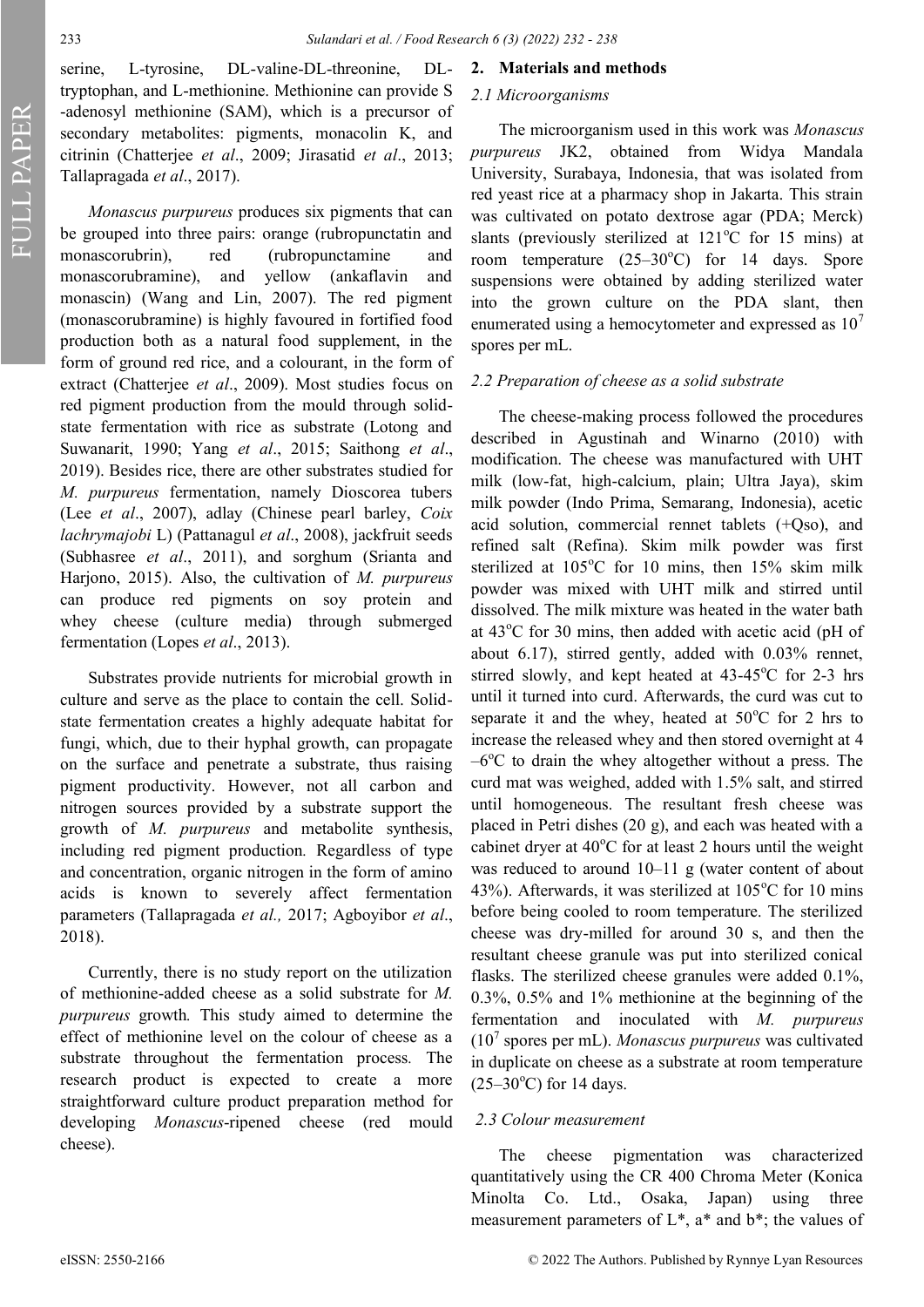which were used to calculate chroma (C\*) and hue (angle, h). L\* indicates lightness—expressed in 0 (black) to 100 (white), a\* denotes the red/green coordinate in the CIELAB colour space  $(+a^* = red$  direction,  $-a^* = green$ direction), and  $b^*$  marks the yellow/blue coordinate  $(+b^*)$  $=$  yellow direction,  $-b^* =$  blue direction).  $C^*$  indicates the saturation or purity of the colour, which was determined as  $\sqrt{(a^*)^2 + (b^*)^2}$ . This value is 0 at the centre and increases with distance from the centre. Meanwhile, h differentiates into  $0^{\circ}$  for +a (red),  $90^{\circ}$  for +b (yellow),  $180^\circ$  for -a (green), and  $270^\circ$  for -b (blue) and was determined as tan-1 (b\*/a\*) (Jung *et al*., 2003; Ristiarini *et al*., 2017).

## *2.4 Statistical analysis*

The analysis of variance (ANOVA) feature in the statistical software SPSS (Statistical Product and Service Solution) was used to examine the significance of the methionine level's effects on the colour of a solid substrate in fermentation. Duncan's multiple range test was performed to compare the difference between means at a probability level of 0.05. All statistical analyses were conducted in SPPS v.22.

## **3. Results and discussion**

#### *3.1 Fermentation condition*

The fermentation state affects the growth and secondary metabolite synthesis of *M. purpureus.* It includes temperature, water activity (a<sub>w</sub>), water content (especially for solid-state fermentation), and pH. In this study, cheese was conditioned in such a way that the mould could grow and produce secondary metabolites, as indicated by the red colour. High pigment production in solid-state fermentation results from the release of pigments into a substrate (Agboyibor *et al*.,

Table 1. The fermentation condition of *Monascus purpureus*  JK2 using cheese as substrate

| Initial conditions                      | Cheese granule<br>(raw material) | Methionine-<br>added cheese<br>(as substrate) |
|-----------------------------------------|----------------------------------|-----------------------------------------------|
| Water activity $(a_w)$                  | $0.90 \pm 0.002$                 | $0.93 \pm 0.009$                              |
| Water content $(\% )$                   | $35.72 \pm 0.250$                | $42.59 \pm 1.070$                             |
| pН                                      | $5.17 \pm 0.012$                 | $5.50\pm0.007$                                |
| Cultivation temperature $({}^{\circ}C)$ |                                  | $25 - 30$                                     |
| Cultivation time (days)                 |                                  | 14 days                                       |

2018). The fermentation condition of *M. purpureus* using cheese as substrate was presented in Table 1.

The water activity  $(a_w)$  is the amount of free water responsible for the growth and metabolism of microbes, e.g., fungi, and biochemical reactions occurring in a food product. The initial  $a_w$  of the cheese was at  $0.93\pm0.009$ ,

which supported the growth and formation of *M. purpureus spores.* Beuchat (1983) reported that higher  $a_w$ is commonly required for spore formation than spore germination. Panagou *et al*. (2003) also conditioned aw at the range of 0.937‒0.970 to cultivate *Monascus ruber* on a solid culture medium.

The initial moisture content of a substrate plays a role in regulating pigment synthesis during fermentation (Lotong and Suwanarit, 1990). The cheese's water content was 42.59±1.070%, sufficient for *M. purpureus* to produce red pigments. In a solid-state fermentation of *M. purpureus*, Jirasatid *et al*. (2013) adjusted the moisture content of rice to 40-42%, allowing this mould to grow and synthesize secondary metabolites. On the contrary, Ganrong *et al*. (2005) suggested that, as a solid medium, rice best has a moisture content hovering around 65%. Loose granules of red rice favour mass transfer (intake of oxygen and release of carbon dioxide). However, high initial moisture content can inhibit pigment synthesis because of increasing glucoamylase production, consequently, releasing glucose in an amount that inhibits pigmentation (Lotong and Suwanarit, 1990).

The cheese's pH was 5.5 or very suitable for the mould's growth and red pigment synthesis. As confirmed by Dikshit and Tallapragada (2011), pH regulates the physiology, conidial development, and pigment synthesis of fungi. *Monascus purpureus* can survive a wide range of pH (4.5‒8.5). Maximum red pigmentation is observed at room temperature and pH of 5.5.

The fermentation temperature is a central and even sensitive factor of microbial growth and secondary metabolite production. Increasing temperature can promote *M. purpureus* growth; however, the optimum temperature for maximum secondary metabolites stimulation is usually lower than that required for growth. The mould species proliferates at  $30^{\circ}$ C, and its metabolites are synthesized at 26°C (Ganrong et al., 2005; Jirasatid *et al*., 2013). For this reason, setting the cultivation temperature of *M. purpureus* on cheese at 25–  $30^{\circ}$ C is deemed favourable for growing and forming red pigments as a secondary metabolite*.* Dikshit and Tallapragada (2011) reported that *M. purpureus* produces the highest pigment yields and biomass at  $28-30^{\circ}$ C, and this temperature range is found to be optimum for growth and pigment production. *M. purpureus* does not grow at 16°C and 50°C. Although the growth and red pigment production vary with temperature, optimum production is reported at  $30^{\circ}$ C (Chatterjee *et al*., 2009).

In the current study, *M. purpureus* was cultivated on cheese as a solid substrate for 14 days at room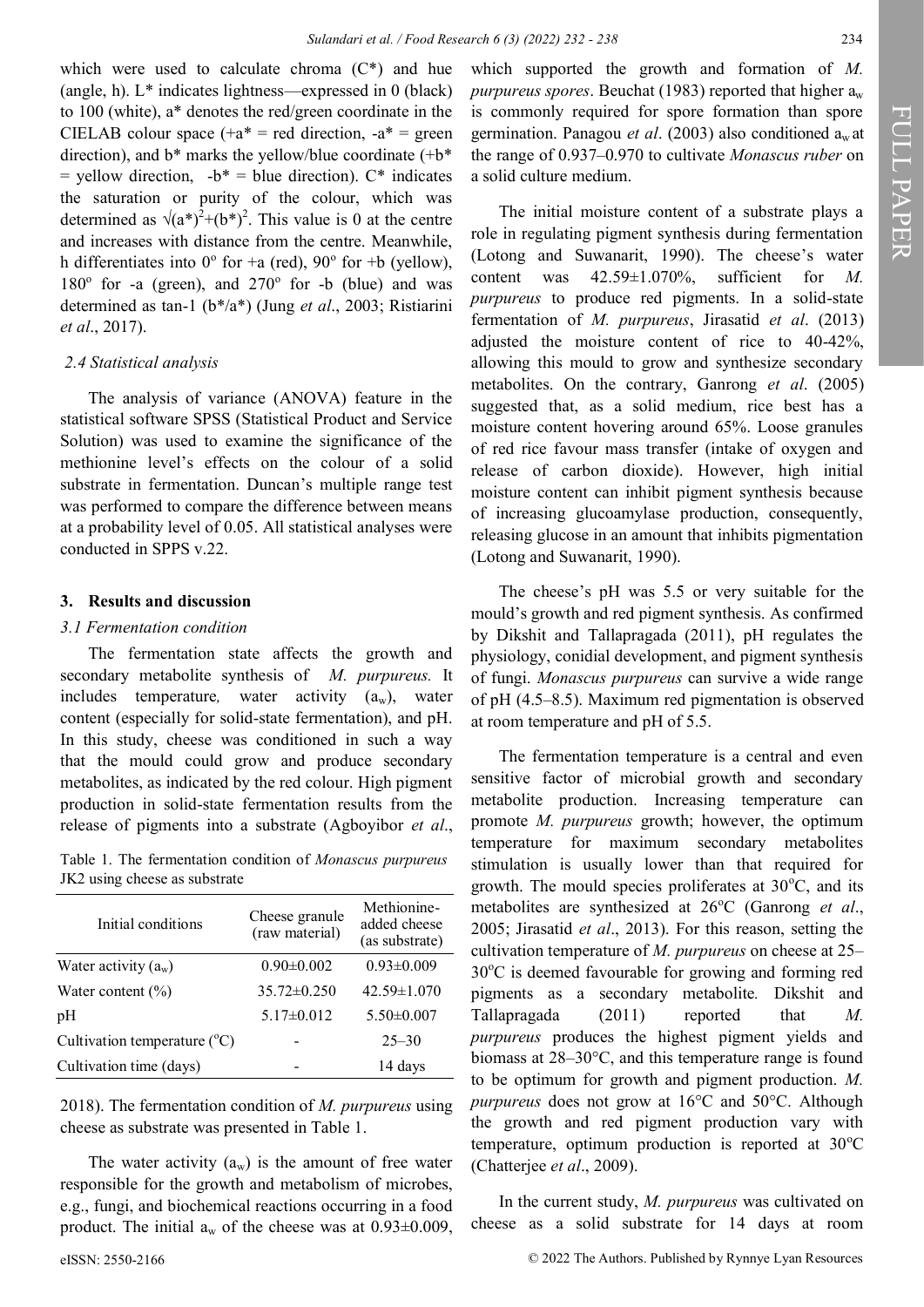FULL PAPER

temperature; this period gave a sufficient amount of time for the mould to grow and synthesize red pigments. Jirasatid *et al*. (2013) suggested that prolonged cultivation time leads to increased cell growth and secondary metabolites production. The cultivation time required to optimally synthesize metabolites, including pigments, monacolin K, and citrinin, is  $14-15$  days.

# *3.2 Growth of Monascus purpureus in methionine-added cheese as a solid substrate*

The growth of *M. purpureus* JK2 in cheese as a solid substrate was visually observed every day for 14 days. From the beginning until the third day of incubation, the mould did not show any colour changes; the signs of pigmentation appeared on Day 4. The cheese substrates without and with the addition of 0.1, 0.3, and 0.5% methionine were slightly pink coloured, but the one added with 1% methionine was not. The colour then developed gradually from faint pink to red and finally dark red on Day 14. These research findings are consistent with Dikshit and Tallapragada (2011) in that both studies recorded colour production starting on Day 4 that intensified along with the incubation period. Yang *et al*. (2015) suggested that, in the major pigment biosynthesis phase (four to eight days), a high level of pyruvate in rice (culture medium) can be converted to acetyl-CoA. The growth process of *M. purpureus* in methionine-added cheese as a solid substrate was similar to the one in jackfruit seed (Subhasree *et al*., 2011).

The study revealed that *M. purpureus JK2* grew well in cheese substrate without the addition of methionine at room temperature (25-30°C). The addition of  $0.1$ ,  $0.3$  and 0.5% methionine slowly decreased the growth, while 1% methionine inhibited it. The mycelia formation of *M. purpureus* JK2 decreased as the concentrations of the added methionine increased, i.e. 0.1, 0.3, and 0.5%. Meanwhile, with the addition of 1% methionine, neither mycelial growth nor red pigmentation was detected for up to 14 days of fermentation. These results are similar to Wong *et al*. (1981). The high nitrogen (ammonium nitrate) inhibits not only growth but also pigmentation of *M. purpureus.* The growth of *M. purpureus* JK2 in cheese substrate during the 14-day incubation at room temperature ( $25-30^{\circ}$ C) is shown in Table 2.

In general, cheese substrates provide nutrients for the growth of *M. purpureus*, including lactose (carbon source)—as confirmed by Omamor *et al.* (2008), proteins (nitrogen source), and minerals. *M. purpureus* can grow not only on starch but also on protein from natural substrates (Rasheva *et al*., 1998) and produce proteinase (Nilantha Lakshman *et al*., 2011). In the presence of lactose, the protease activity increases significantly (da Costa and Vendruscolo, 2017). Nitrogen sources play a

substantial role in increasing sporulation, spore germination leads to enhanced mycelia growth (Tallapragada *et al*., 2017). In addition, cheese substrates might contain organic nitrogen in the form of amino acids with suitable types and quantities for producing the red pigment. Agboyibor *et al*. (2018) suggested that *Monascus* red pigments particularly depend on the amino acids or related proteins. Ammonia reaction between

Table 2. The growth of *Monascus purpureus* JK2 in methionine-added cheese as a solid substrate during 14-day incubation at room temperature  $(25-30^{\circ}C)$ 

| Incubation     | Methionine levels (%) |          |          |         |   |  |  |
|----------------|-----------------------|----------|----------|---------|---|--|--|
| (Day $i$ -th)  | $\boldsymbol{0}$      | 0.1      | 0.3      | 0.5     | 1 |  |  |
| 1              |                       |          |          |         |   |  |  |
| $\overline{2}$ |                       |          |          |         |   |  |  |
| 3              |                       |          |          |         |   |  |  |
| $\overline{4}$ | $^{+}$                | $^{+}$   | $\pm$    | $^{+}$  |   |  |  |
| 5              | $^{++}$               | $^{+}$   | $^{+}$   | $^{+}$  |   |  |  |
| 6              | $^{+++}$              | $^{++}$  | $^{+}$   | $^{+}$  |   |  |  |
| 7              | $^{+++}$              | $++$     | $^{+}$   | $^{+}$  |   |  |  |
| 8              | $+++++$               | $^{+++}$ | $^{+}$   | $^{+}$  |   |  |  |
| 9              | $++++$                | $^{+++}$ | $^{++}$  | $^{+}$  |   |  |  |
| 10             | $++++$                | $^{+++}$ | $++$     | $^{+}$  |   |  |  |
| 11             | $++++$                | $^{+++}$ | $^{++}$  | $++$    |   |  |  |
| 12             | $+++++$               | $+++++$  | $^{+++}$ | $^{++}$ |   |  |  |
| 13             | $+++++$               | $+++++$  | $^{+++}$ | $^{++}$ |   |  |  |
| 14             | $+++++$               | ++++     | $^{+++}$ | $^{++}$ |   |  |  |

- No growth; + slight growth, light pink ; ++ moderate growth, pink; +++ dense growth, red; ++++ dense growth, dark red

*Monascus* orange pigment and amino acids, resulting in deep red colour (Monascorubramine and rubropunctamine) as *Monascus* culture ages.

The results indicated that *M. purpureus* JK2 requires an adequate methionine concentration in a substrate to support its growth and red pigment synthesis. However, among the tested methionine levels in the substrate, 1% appeared to inhibit red pigment production. A low concentration of methionine can offer sufficient Sadenosyl methionine (SAM), which is synthesized from methionine and ATP as a precursor of secondary metabolites, including pigments. Meanwhile, its high presence in a substrate (1%) leads to the proliferation of toxic hydrogen sulfide in the cell and, consequently, inhibits pigment production (Jirasatid *et al*., 2013).

# *3.3 Colour characteristics of Monascus* purpureusfermented cheese

*Monascus purpureus* JK2 grew in cheese substrates at room temperature  $(25-30^{\circ}C)$  for 14 days. Based on visual observation of the produced pigments, this mould strain can generate a red pigment on cheese as a solid substrate (Figure 1). The colour characteristics of the pigment were measured in a colourimeter using the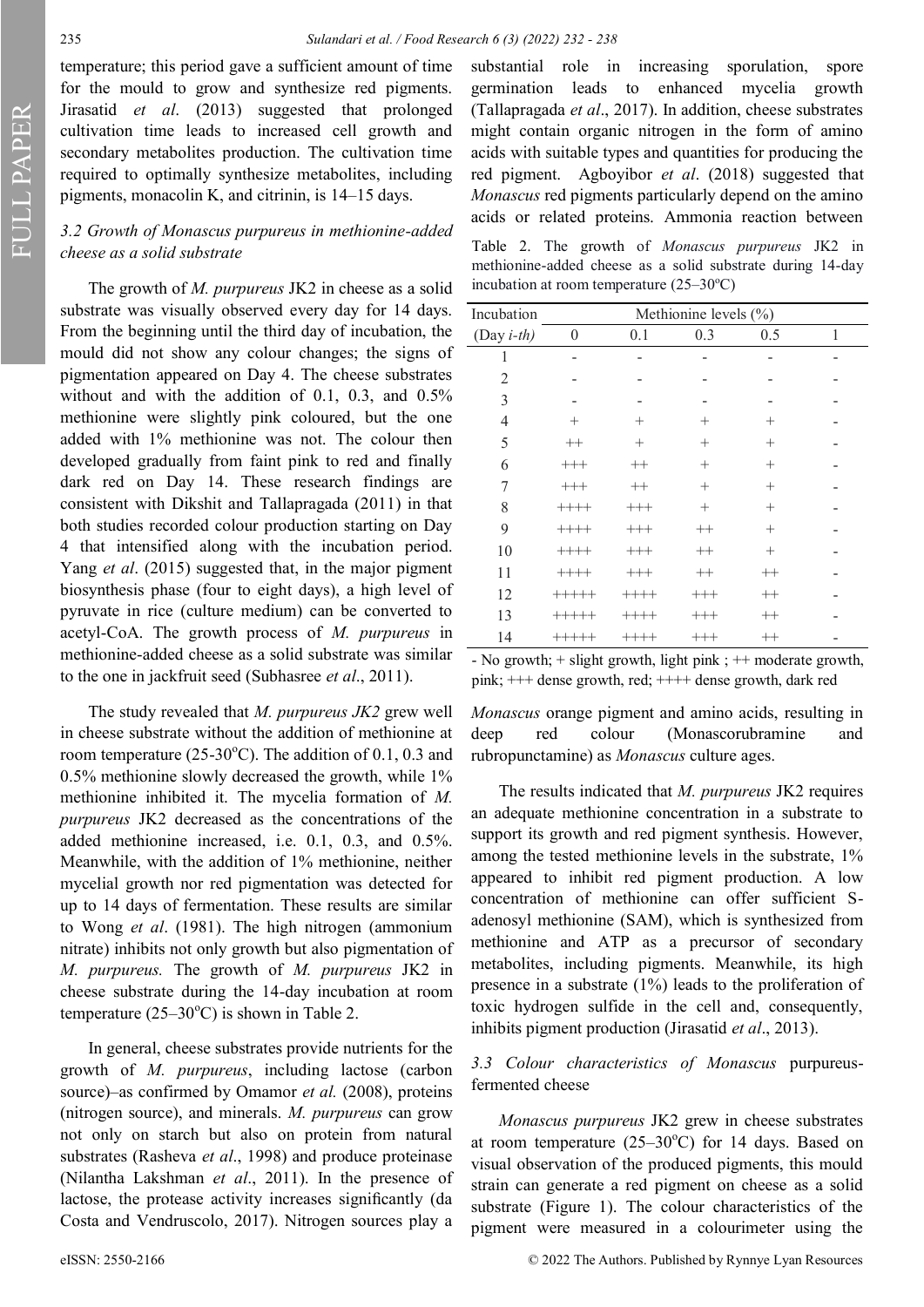Table 3. Colourimetric values of the pigments of cheese substrates added with different methionine concentrations and fermented by *Monascus purpureus* JK2 after 14 days of incubation

| <b>Items</b>           | $L^*$                          | $a^*$                                                                                                                                                          | $h^*$                                                                                        | $^{\circ}$ hue (h)                         | Chroma $(C^*)$                                      |
|------------------------|--------------------------------|----------------------------------------------------------------------------------------------------------------------------------------------------------------|----------------------------------------------------------------------------------------------|--------------------------------------------|-----------------------------------------------------|
| Cheese (raw materials) |                                | $74.24 \pm 0.297^{\mathrm{a}}$ 2.425 $\pm$ 0.106 <sup>b</sup>                                                                                                  | $21.16 \pm 0.269$ <sup>a</sup>                                                               | $83.46 \pm 0.212^{ab}$ $21.30 \pm 0.276^b$ |                                                     |
| Cheese JK2, Day 0      | $72.05 \pm 2.107$ <sup>a</sup> | $0.975 \pm 0.375^b$                                                                                                                                            | $20.08 \pm 1.156^{\circ}$                                                                    |                                            | $87.26 \pm 0.863^a$ $20.11 \pm 1.570^b$             |
| Methionine $(0\%$ )    |                                | $32.65 \pm 5.459$ <sup>d</sup> $21.560 \pm 0.990$ <sup>a</sup>                                                                                                 | $9.80 \pm 1.004$ <sup>d</sup> $24.48 \pm 3.203$ <sup>d</sup> $23.71 \pm 0.488$ <sup>ab</sup> |                                            |                                                     |
| Methionine $(0.1\%)$   |                                | $36.01 \pm 0.983$ <sup>cd</sup> $22.805 \pm 0.417$ <sup>a</sup> $10.03 \pm 0.983$ <sup>cd</sup> $23.70 \pm 1.670$ <sup>d</sup> $24.92 \pm 0.778$ <sup>ab</sup> |                                                                                              |                                            |                                                     |
| Methionine $(0.3\%$ )  |                                | $40.58\pm3.804^{bc}$ $24.865\pm0.488^a$ $13.80\pm1.556^{bc}$ $28.99\pm2.263^d$ $28.45\pm1.181^a$                                                               |                                                                                              |                                            |                                                     |
| Methionine $(0.5\%$ )  |                                | $44.69 \pm 0.997^b$ 22.075 $\pm$ 3.868 <sup>a</sup> 15.21 $\pm$ 2.786 <sup>b</sup>                                                                             |                                                                                              | $34.55 \pm 0.226$ °                        | $26.81 \pm 4.773$ <sup>a</sup>                      |
| Methionine $(1\%$ )    | $66.83 \pm 3.670$ <sup>a</sup> | $3.88 \pm 1.796^b$                                                                                                                                             | $23.22 \pm 1.874$ <sup>a</sup>                                                               |                                            | $80.34 \pm 5.063^{\circ}$ $23.58 \pm 1.556^{\circ}$ |

Cheese JK2 denotes cheese fermented by *M. purpureus* JK2.

Values are presented as mean±SD. Values with different superscript within the same column are significantly different

CIELAB colour system (Table 3). The  $L^*$ ,  $a^*$ , and  $b^*$ values were all positive, indicating redness and yellowness. The L\* (lightness) and b\*values (yellowness) of methionine-added cheese showed a decreasing trend throughout the 14 days of incubation, whereas a\* values (redness) increased. Hue (h),



Figure 1. Pigmentation in *Monascus purpureus*-fermented cheese added with different methionine levels: a. 0%, b. 0.1%, c. 0.3%, d. 0.5%, e. 1%

calculated from L\*, a\*, and b\* values, defines red at close to 0. The cheese without methionine and with  $0.1$ – 0.5% methionine had the h value lower than other treatments.

After 14 days of incubation, the cheese colour was compared with that of Day 0 and before inoculation with *M. purpureus* JK2 (raw materials). Colour differences indicate variation in pigment synthesis caused by the addition of methionine. Significant differences were found in all colour measurement parameter values:  $L^*$ ,  $a^*$ ,  $b^*$ , h, and  $C^*$ . The  $L^*$  values of cheese added with 0.1‒0.5% methionine ranged from 32.65±5.459 to 44.69±0.997, indicating dark colours or different from the bright colours of raw materials, cheese inoculated with *M. purpureus* JK2 on Day 0, and cheese added with 1% methionine (from 66.83±3.670 to 74.24±0.297). Hue (h) indicates a classification of colour, while chroma  $(C^*)$  shows colour saturation (vivid against dull); both are a function of a\* and b\*. The results showed that cheese without the addition of

methionine and with 0.1 and 0.3% methionine, the pigment's h values on Day 14 varied from 23.70±1.670 to  $28.99 \pm 2.263$ , and the C<sup>\*</sup> values were between 23.71±0.488 and 28.45±1.181, indicating dark red colours (based on the chromaticity diagram) and significant colour differences from the cheese substrates receiving other treatments. These results are in line with Ristarini *et al*. (2017) in that the hue angles of *Monascus products* are indeed in the range of 0–30° or red-purple to red. Similarly, Jung *et al.* (2003) reported that red pigments of amino acid derivatives generally have hue angles of 0-30° and are categorized into deep red or rose. Cheese added with 0.5% methionine had dull colour with a red hue (h =  $34.55\pm0.226$  and  $C^* = 26.81\pm4.773$ ), whereas raw materials cheese, cheese on 0 Day and cheese added with 1% methionine had pale colour with a yellow hue (h =  $80.34 \pm 5.063$  to  $87.26 \pm 0.863$  and  $C^*$  = 20.11±1.570 to 23.58±1.556).

The results showed that *M*. *purpureus* JK2 could produce red pigments in cheese substrate without the addition of methionine. Its red colour was similar to the pigments produced in cheese substrates added with 0.1 and 0.3% methionine and relatively darker than with 0.5% methionine. When 1% methionine was added to the cheese substrate, the growth and red pigmentation were substantially inhibited. Jirasatid *et al*. (2013) reported that methionine is a significant factor and has a proven adverse effect on the biosynthesis of metabolites, including pigments. At  $0.01-0.5\%$ , methionine suppresses the formation of monacolin K and yellow pigments. Moreover, Wang *et al*. (2003) suggested that the addition of methionine (0.5% and 1%) as a nitrogen source suppresses monacolin K and citrinin formation, which tends to decrease red pigment production. As previously mentioned in section 3.2, appropriate methionine concentration provides an adequate amount of S-adenosyl methionine (SAM) as the precursor of red pigment synthesis. Presumably, the amino acid enters the *Monascus* cell, and the nitrogen in its amino groups substitutes the oxygen in the orange pigment and yields a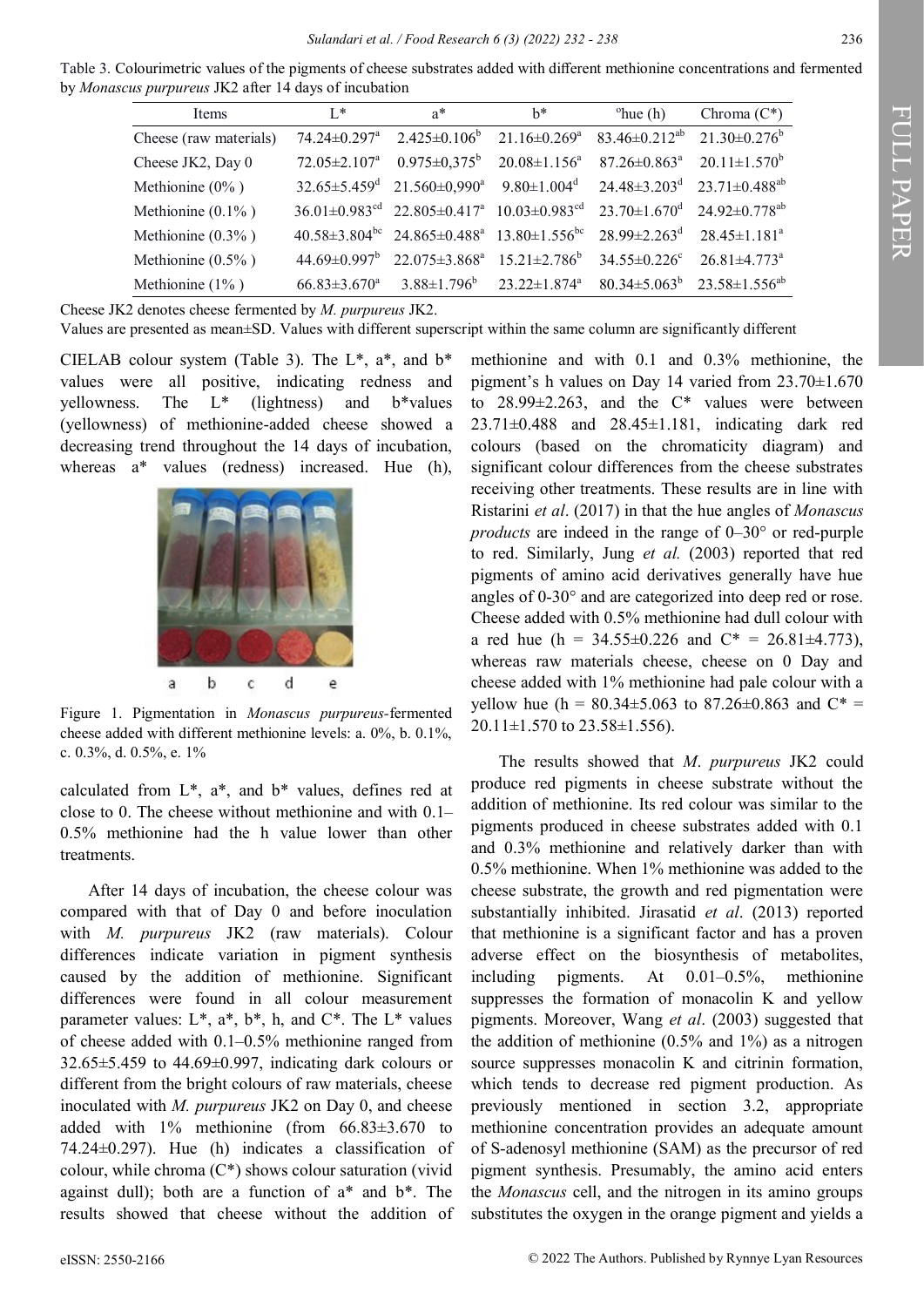red colour instead (Tallapragada *et al*., 2017).

The production of red pigments failed when  $1\%$ methionine was added to the substrate due to the proliferation of toxic hydrogen sulfide in the cell. Bouillaud and Blachier (2011) suggested that high sulfide contents severely disrupt cellular bioenergetics. Sulfide inhibits cytochrome oxidase (mitochondrial complex IV), which transfers electrons from cytochrome c to oxygen to form water. When electron transfer in mitochondrial is hindered, the phosphorylation of ADP into ATP is disturbed, impeding the provision of energy required for cellular activity and increasing cell exposure to sulfide poisoning that can be fatal for the organism.

# **4. Conclusion**

*Monascus purpureus* JK2 can grow and produce red pigments in cheese (a solid substrate) at room temperature  $(25-30^{\circ}\text{C})$  without the addition of methionine, provided that favourable conditions of incubation exist, such as high water activity (aw)  $(0.93\pm0.009)$ , low water content  $(42.59\pm1.070)$ , and acidic pH  $(5.50\pm0.007)$ . The addition of methionine to cheese substrates decreased the growth and red pigment production and, even tended to inhibit growth at a concentration of 1%. These results highlight the significance of applying simple methods of generating culture products for *Monascus-*ripened cheese manufacture development.

## **Conflict of interest**

The authors declare no conflict of interest.

#### **Acknowledgements**

The research work was funded by the Ministry of Finance through the Indonesian Endowment Fund for Education (BUDI-DN LPDP). The authors are very grateful to Dr Susana Ristiarini (Widya Mandala University, Surabaya, Indonesia) for providing the *Monascus purpureus* JK2 culture used in the research.

# **References**

- Agboyibor, C., Kong, W.B., Chen, D., Zhang, A.M. and Niu, S.Q. (2018). *Monascus* pigments production, composition, bioactivity and its application: A review. *Biocatalysis and Agricultural Biotechnology*, 16, 433-447. https://doi.org/10.1016/ j.bcab.2018.09.012
- Agustinah, W. and Winarno, F.G. (2010). The production of blue cheese with the addition of nonpathogenic strain of *Klebsiella pneumoniae* and fortification of folic acid and iron. *Microbiology*

*Indonesia*, 4(2), 79-83. https://doi.org/10.5454/ mi.4.2.6

- Beuchat, L.R. (1983). Influence of water activity on growth, metabolic activities and survival of yeasts and moulds. *Journal of Food Protection*, 46(2), 135- 141. https://doi.org/10.4315/0362-028X-46.2.135
- Bouillaud, F. and Blachier, F. (2011). Mitochondria and sulfide: a very old story of poisoning, feeding, and signaling? *Antioxidants and Redox Signaling*, 15(2), 379-391. https://doi.org/10.1089/ars.2010.3678
- Chatterjee, S., Maity, S., Chattopadhyay, P., Sarkar, A., Laskar, S. and Sen, S.K. (2009). Characterization of red pigment from *Monascus* in submerged culture red pigment from *Monascus purpureus*. *Journal of Applied Sciences Research*, 5(12), 2102-2108.
- da Costa, J.P.V. and Vendruscolo, F. (2017). Production of red pigments by *Monascus ruber* CCT 3802 using lactose as a substrate. *Biocatalysis and Agricultural Biotechnology*, 11, 50-55. https://doi.org/10.1016/ j.bcab.2017.05.010
- Dikshit, R. and Tallapragada, P. (2011). *Monascus purpureus*: A potential source for natural pigment production. *Journal of Microbiology and Biotechnology Research*, 1(4), 164-174.
- Ganrong, X., Yue, C., Yun, C., Xiaorong, L. and Xing, L. (2005). Production of monacolin K in solid-state fermentation of *Monascus* sp. 9901 that does not produce citrinin. Jiangsu, China: Key Laboratory of Industrial Biotechnology of Ministry of Education, School of Biotechnology in Southern Yangtze University.
- Jirasatid, S., Nopharatana, M., Kitsubun, P., Vichitsoonthonkul, T. and Tongta, A. (2013). Statistical optimization for monacolin K and yellow pigment production and citrinin reduction by *Monascus purpureus* in solid-state fermentation. *Journal of Microbiology and Biotechnology,* 23(3), 364–374. https://doi.org/10.4014/jmb.1206.06068
- Jung, H., Kim, C., Kim, K. and Shin, C.S. (2003). Colour characteristics of *Monascus* pigments derived by fermentation with various amino acids. *Journal of Agricultural and Food Chemistry*, 51(5), 1302-1306. https://doi.org/10.1021/jf0209387
- Lee, C.L., Hung, H.K., Wang, J.J. and Pan, T.M. (2007). Improving the ratio of monacolin K to citrinin production of *Monascus purpureus* NTU 568 under dioscorea medium through the mediation of pH value and ethanol addition. *Journal of Agricultural and Food Chemistry*, 55(16), 6493-6502. https:// doi.org/10.1021/jf0711946
- Lopes, F.C., Tichota, D.M., Pereira, J.Q., Segalin, J., de Oliveira Rios, A. and Brandelli, A. (2013). Pigment